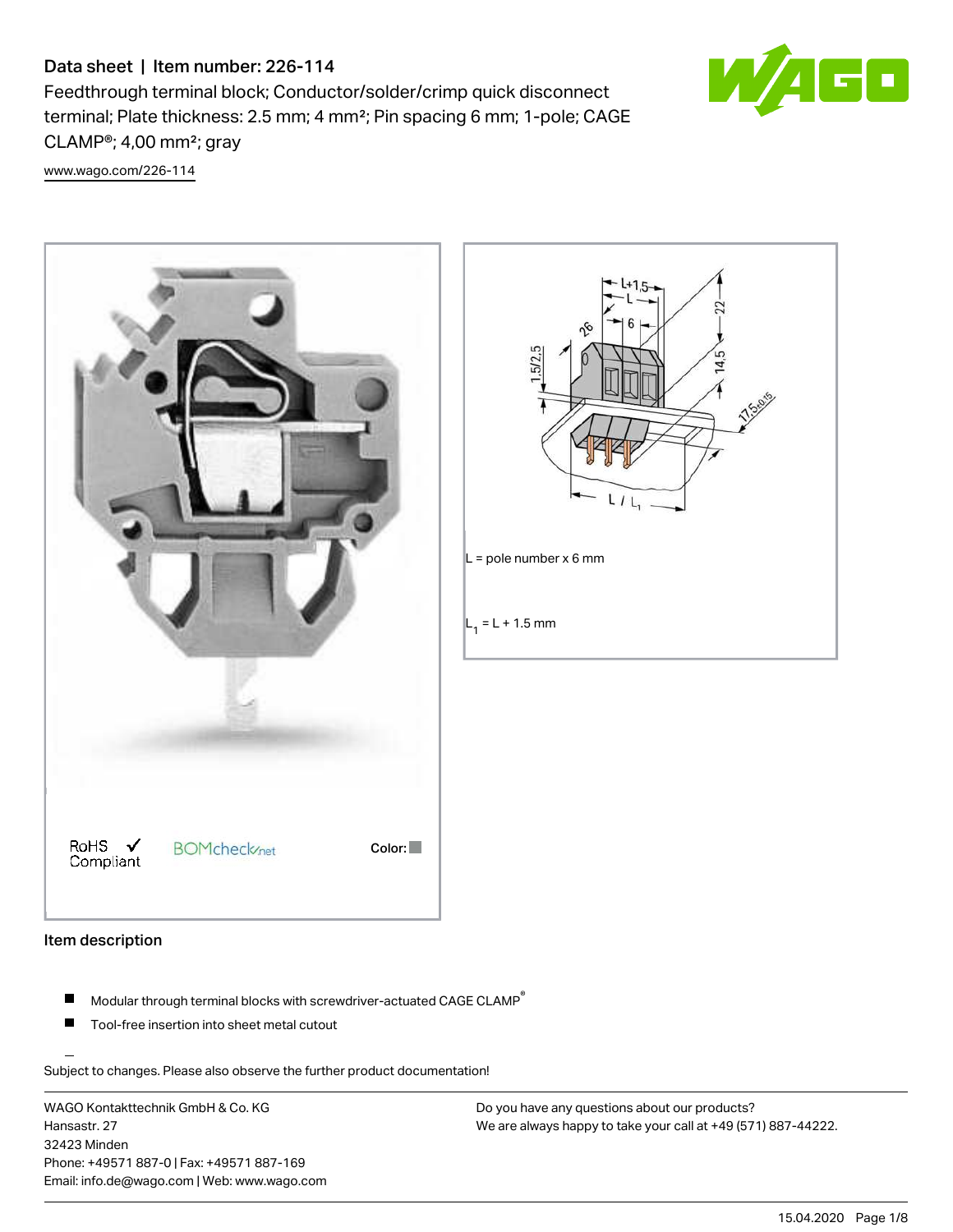**Conductor entry parallel to enclosure wall saves space** 

# Data

Electrical data

# Ratings per IEC/EN 60664-1

| Ratings per                       | IEC/EN 60664-1                                            |
|-----------------------------------|-----------------------------------------------------------|
| Ratings note                      | Solder connection                                         |
| Rated voltage (III / 3)           | 320V                                                      |
| Rated impulse voltage (III / 3)   | 4 <sub>kV</sub>                                           |
| Rated voltage (III / 2)           | 320V                                                      |
| Rated impulse voltage (III / 2)   | 4 <sub>kV</sub>                                           |
| Rated voltage (II / 2)            | 630V                                                      |
| Rated impulse voltage (II / 2)    | 4 <sub>kV</sub>                                           |
| Rated current                     | 20A                                                       |
| Ratings according to 2            | IEC/EN 60664-1                                            |
| Ratings note 2                    | Quick connect contact                                     |
| Rated voltage (III / 3) 2         | 320V                                                      |
| Rated impulse voltage (III / 3) 2 | 4 <sub>kV</sub>                                           |
| Rated voltage (III / 2) 2         | 320V                                                      |
| Rated impulse voltage (III / 2) 2 | 4 <sub>kV</sub>                                           |
| Rated voltage (II / 2) 2          | 630V                                                      |
| Rated impulse voltage (II / 2) 2  | 4 <sub>kV</sub>                                           |
| Rated current (2)                 | 6A                                                        |
| Legend (ratings)                  | (III / 2) ≙ Overvoltage category III / Pollution degree 2 |

# Approvals per UL 1059

| Rated voltage UL (Use Group B) | 300 V   |
|--------------------------------|---------|
| Rated current UL (Use Group B) | 6 A     |
| Rated voltage UL (Use Group C) | 300 V   |
| Rated current UL (Use Group C) | 6 A     |
| Rated voltage UL (Use Group D) | 600 V   |
| Rated current UL (Use Group D) | 5 A     |
| Approvals per                  | UL 1059 |

# Approvals per CSA

Rated voltage CSA (Use Group B) 300 V

Subject to changes. Please also observe the further product documentation!

WAGO Kontakttechnik GmbH & Co. KG Hansastr. 27 32423 Minden Phone: +49571 887-0 | Fax: +49571 887-169 Email: info.de@wago.com | Web: www.wago.com

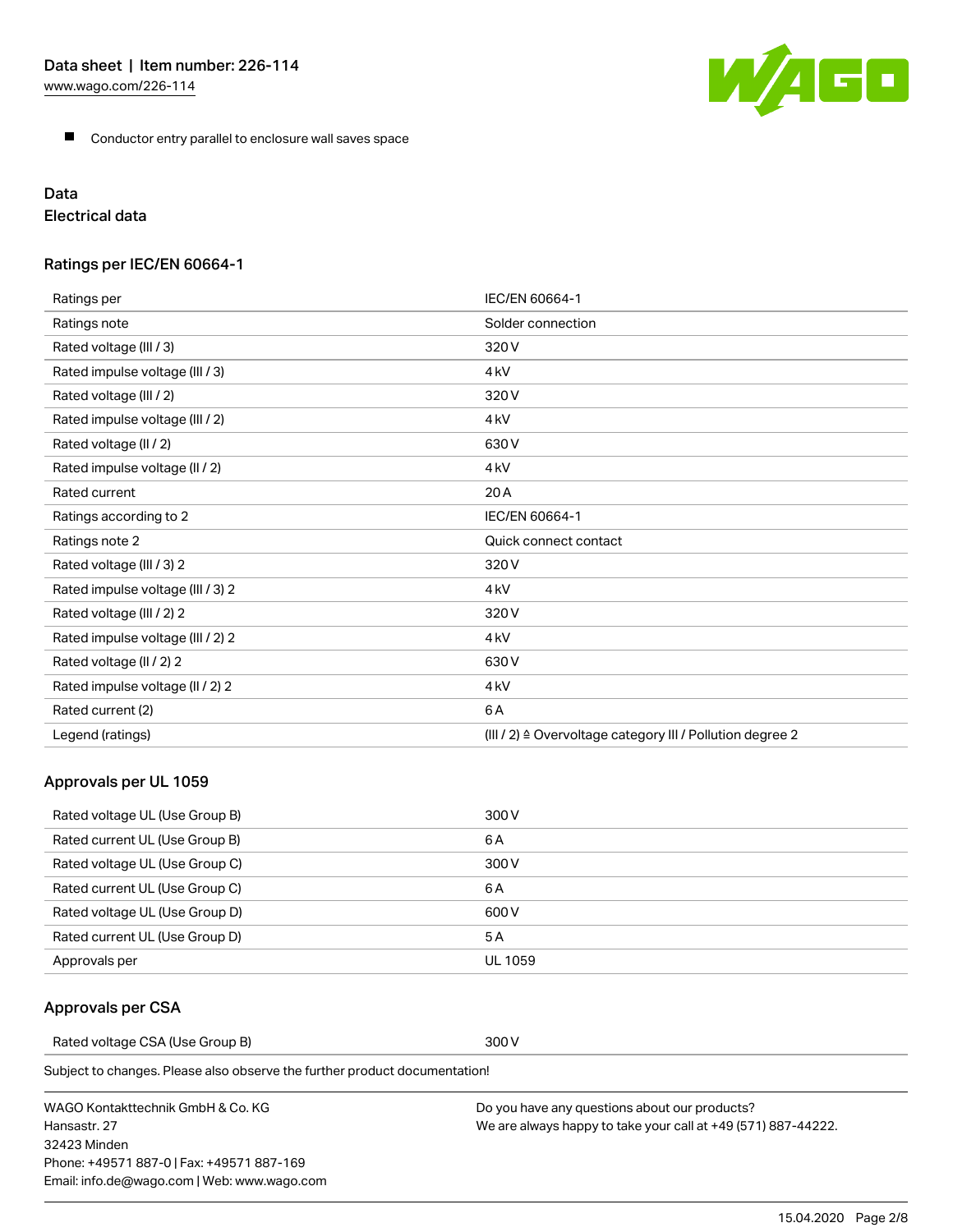[www.wago.com/226-114](http://www.wago.com/226-114)



| Rated current CSA (Use Group B)<br>6 A   |  |
|------------------------------------------|--|
| Rated voltage CSA (Use Group C)<br>300 V |  |
| Rated current CSA (Use Group C)<br>6 A   |  |
| Rated voltage CSA (Use Group D)<br>600 V |  |
| Rated current CSA (Use Group D)<br>5 A   |  |

# Connection data

| Connection technology |  |
|-----------------------|--|

| Connection technology                                       | CAGE CLAMP                           |
|-------------------------------------------------------------|--------------------------------------|
| Number of connection points (connection type)               | 1                                    |
| Actuation type                                              | Operating tool                       |
| Solid conductor                                             | $0.084$ mm <sup>2</sup> / 28  12 AWG |
| Fine-stranded conductor                                     | $0.084$ mm <sup>2</sup> / 28  12 AWG |
| Fine-stranded conductor with ferrule with plastic collar    | $0.252.5$ mm <sup>2</sup>            |
| Fine-stranded conductor with ferrule without plastic collar | $0,252,5$ mm <sup>2</sup>            |
| Strip length                                                | 9  10 mm / 0.35  0.39 inch           |
| No. of poles                                                | 1                                    |
| Connection technology 2                                     | Solder connection                    |
| Number of connection points                                 | 1                                    |
| Connection technology 3                                     | Quick connect contact                |
| Total number of connection points                           | 1                                    |
| Total number of potentials                                  | 1                                    |
| Number of connection types                                  | $\overline{2}$                       |
| Number of levels                                            | 1                                    |
|                                                             |                                      |

## Geometrical Data

| Pin spacing             | 6 mm / 0.236 inch    |
|-------------------------|----------------------|
| Width                   | 6 mm / 0.236 inch    |
| Height                  | 38,5 mm / 1.516 inch |
| Height from the surface | 22 mm / 0.866 inch   |
| Depth                   | 26 mm / 1.024 inch   |

# Mechanical data

| Gehäuseblechstärke | 2.5  2.5 mm / 0.098  0.098 inch |
|--------------------|---------------------------------|
| Mounting type      | Snap-in mounting foot           |
| Type of mounting   | Feed-through mounting           |

Subject to changes. Please also observe the further product documentation! Material Data

WAGO Kontakttechnik GmbH & Co. KG Hansastr. 27 32423 Minden Phone: +49571 887-0 | Fax: +49571 887-169 Email: info.de@wago.com | Web: www.wago.com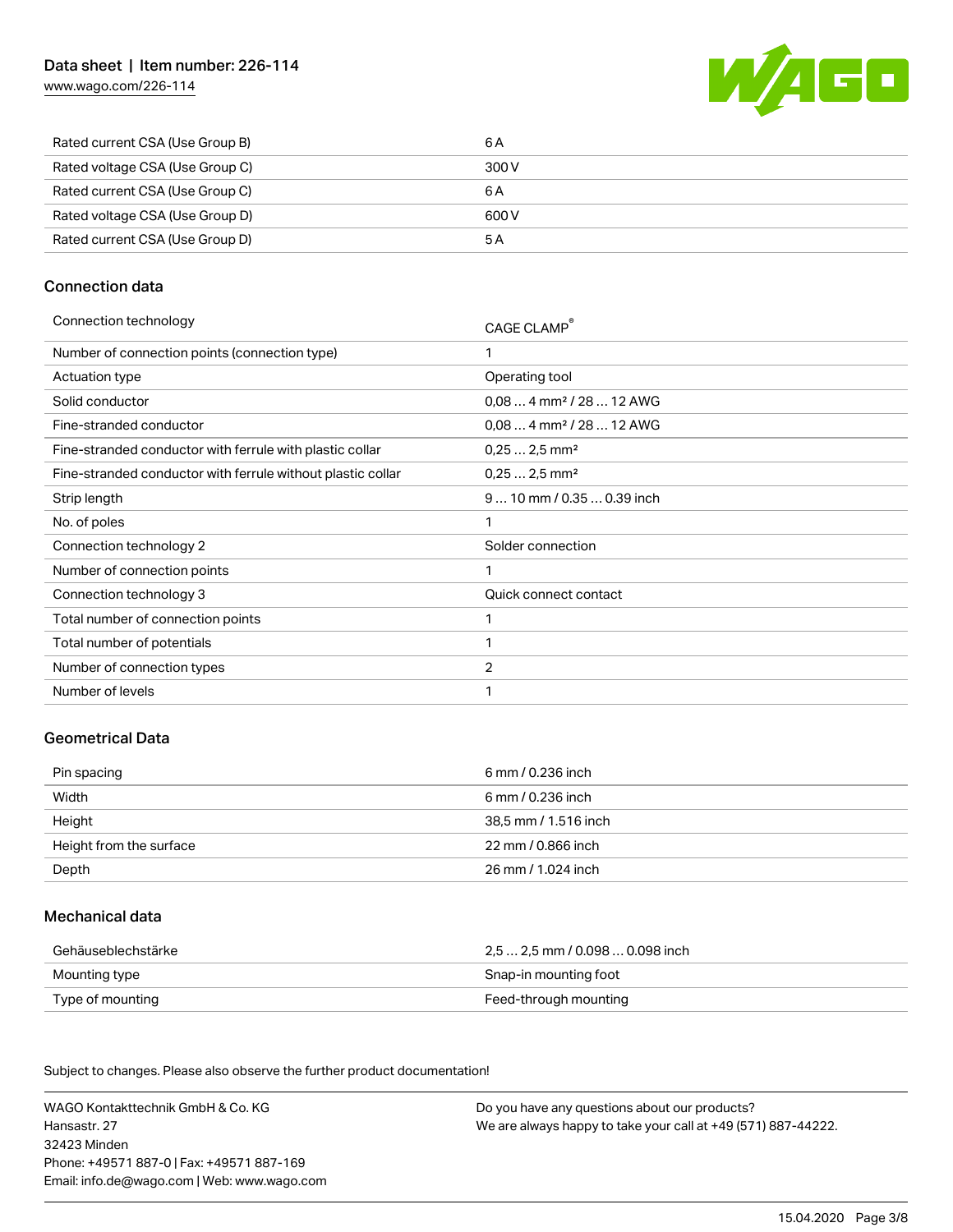

# Material Data

| Color                       | gray                                  |
|-----------------------------|---------------------------------------|
| Material group              |                                       |
| Insulating material         | Polyamide 66 (PA 66)                  |
| Flammability class per UL94 | V <sub>0</sub>                        |
| Clamping spring material    | Chrome nickel spring steel (CrNi)     |
| Contact material            | Electrolytic copper $(E_{\text{Cl}})$ |
| Contact plating             | tin-plated                            |
| Fire load                   | $0.054$ MJ                            |
| Weight                      | 3.6g                                  |
|                             |                                       |

#### Environmental Requirements

| Limit temperature range | $-60+105 °C$ |
|-------------------------|--------------|
|-------------------------|--------------|

# Commercial data

| Product Group      | 4 (Printed Circuit) |
|--------------------|---------------------|
| Packaging type     | bag                 |
| Country of origin  | DE                  |
| <b>GTIN</b>        | 4044918794442       |
| Customs Tariff No. | 85369010000         |

## Approvals / Certificates

# Country specific Approvals

|      |                                        |                                 | Certificate |
|------|----------------------------------------|---------------------------------|-------------|
| Logo | Approval                               | <b>Additional Approval Text</b> | name        |
| Æ    | <b>CSA</b><br>DEKRA Certification B.V. | C <sub>22.2</sub>               | 70010891    |

#### Ship Approvals

| Logo          | Approval                  | <b>Additional Approval Text</b> | Certificate<br>name |
|---------------|---------------------------|---------------------------------|---------------------|
| 0             | BV<br>Bureau Veritas S.A. | EN 60947                        | 07436/E0<br>BV      |
| <b>BUREAU</b> |                           |                                 |                     |

#### UL-Approvals

Subject to changes. Please also observe the further product documentation!

WAGO Kontakttechnik GmbH & Co. KG Hansastr. 27 32423 Minden Phone: +49571 887-0 | Fax: +49571 887-169 Email: info.de@wago.com | Web: www.wago.com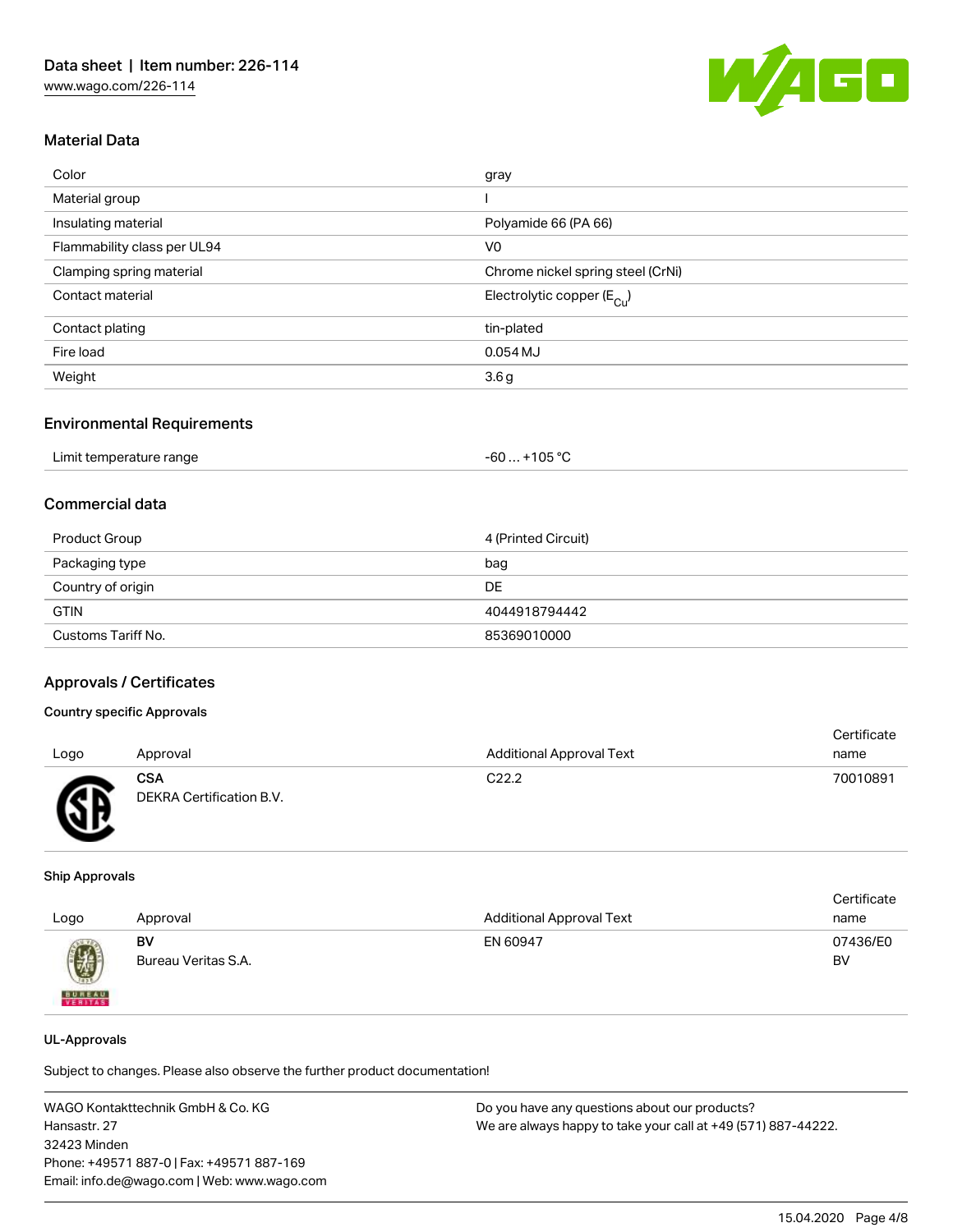

|                |                               |                                 | Certificate |
|----------------|-------------------------------|---------------------------------|-------------|
| Logo           | Approval                      | <b>Additional Approval Text</b> | name        |
|                | UL                            | <b>UL 1059</b>                  | 20160630-   |
| $\blacksquare$ | UL International Germany GmbH |                                 | E45172      |

# **Counterpart**

#### Compatible products

| Item no.: 216-106<br>Ferrule; Sleeve for 2.5 mm <sup>2</sup> / AWG 14; uninsulated; electro-tin plated                                                                                                  | www.wago.com/216-106 |
|---------------------------------------------------------------------------------------------------------------------------------------------------------------------------------------------------------|----------------------|
| Item no.: 216-141<br>Ferrule; Sleeve for 0.5 mm <sup>2</sup> / 20 AWG; uninsulated; electro-tin plated; electrolytic copper; gastight<br>crimped; acc. to DIN 46228, Part 1/08.92                       | www.wago.com/216-141 |
| Item no.: 216-142<br>Ferrule; Sleeve for 0.75 mm <sup>2</sup> / 18 AWG; uninsulated; electro-tin plated; electrolytic copper; gastight<br>crimped; acc. to DIN 46228, Part 1/08.92                      | www.wago.com/216-142 |
| Item no.: 216-143<br>Ferrule; Sleeve for 1 mm <sup>2</sup> / AWG 18; uninsulated; electro-tin plated; electrolytic copper; gastight<br>crimped; acc. to DIN 46228, Part 1/08.92                         | www.wago.com/216-143 |
| Item no.: 216-144<br>Ferrule; Sleeve for 1.5 mm <sup>2</sup> / AWG 16; uninsulated; electro-tin plated; electrolytic copper; gastight<br>crimped; acc. to DIN 46228, Part 1/08.92                       | www.wago.com/216-144 |
| Item no.: 216-241<br>Ferrule; Sleeve for 0.5 mm <sup>2</sup> / 20 AWG; insulated; electro-tin plated; electrolytic copper; gastight<br>crimped; acc. to DIN 46228, Part 4/09.90; white                  | www.wago.com/216-241 |
| Item no.: 216-242<br>Ferrule; Sleeve for 0.75 mm <sup>2</sup> / 18 AWG; insulated; electro-tin plated; electrolytic copper; gastight<br>crimped; acc. to DIN 46228, Part 4/09.90; gray                  | www.wago.com/216-242 |
| Item no.: 216-243<br>Ferrule; Sleeve for 1 mm <sup>2</sup> / AWG 18; insulated; electro-tin plated; electrolytic copper; gastight crimped; www.wago.com/216-243<br>acc. to DIN 46228, Part 4/09.90; red |                      |
| Item no.: 216-244<br>Ferrule; Sleeve for 1.5 mm <sup>2</sup> / AWG 16; insulated; electro-tin plated; electrolytic copper; gastight<br>crimped; acc. to DIN 46228, Part 4/09.90; black                  | www.wago.com/216-244 |
|                                                                                                                                                                                                         |                      |

#### Item no.: 216-246

Subject to changes. Please also observe the further product documentation!

WAGO Kontakttechnik GmbH & Co. KG Hansastr. 27 32423 Minden Phone: +49571 887-0 | Fax: +49571 887-169 Email: info.de@wago.com | Web: www.wago.com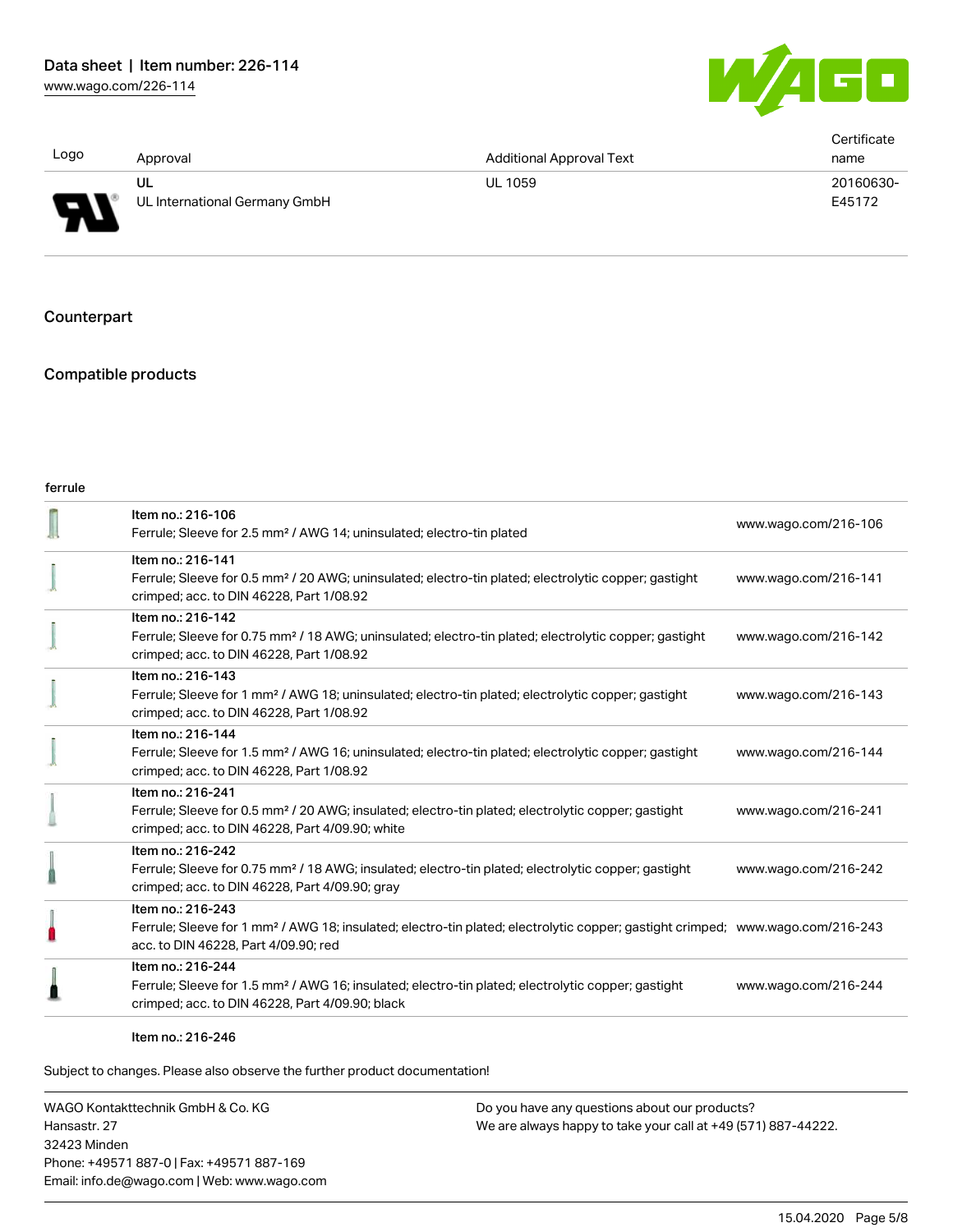Data sheet | Item number: 226-114

[www.wago.com/226-114](http://www.wago.com/226-114)



|                     | Ferrule; Sleeve for 2.5 mm <sup>2</sup> / AWG 14; insulated; electro-tin plated; electrolytic copper; gastight<br>crimped; acc. to DIN 46228, Part 4/09.90; blue                                        | www.wago.com/216-246 |
|---------------------|---------------------------------------------------------------------------------------------------------------------------------------------------------------------------------------------------------|----------------------|
|                     | Item no.: 216-262<br>Ferrule; Sleeve for 0.75 mm <sup>2</sup> / 18 AWG; insulated; electro-tin plated; electrolytic copper; gastight<br>crimped; acc. to DIN 46228, Part 4/09.90; gray                  | www.wago.com/216-262 |
|                     | Item no.: 216-263<br>Ferrule; Sleeve for 1 mm <sup>2</sup> / AWG 18; insulated; electro-tin plated; electrolytic copper; gastight crimped; www.wago.com/216-263<br>acc. to DIN 46228, Part 4/09.90; red |                      |
| ≞                   | Item no.: 216-264<br>Ferrule; Sleeve for 1.5 mm <sup>2</sup> / AWG 16; insulated; electro-tin plated; electrolytic copper; gastight<br>crimped; acc. to DIN 46228, Part 4/09.90; black                  | www.wago.com/216-264 |
|                     | Item no.: 216-266<br>Ferrule; Sleeve for 2.5 mm <sup>2</sup> / AWG 14; insulated; electro-tin plated; electrolytic copper; gastight<br>crimped; acc. to DIN 46228, Part 4/09.90; blue                   | www.wago.com/216-266 |
| ı                   | Item no.: 216-284<br>Ferrule; Sleeve for 1.5 mm <sup>2</sup> / AWG 16; insulated; electro-tin plated; electrolytic copper; gastight<br>crimped; acc. to DIN 46228, Part 4/09.90; black                  | www.wago.com/216-284 |
|                     | Item no.: 216-286<br>Ferrule; Sleeve for 2.5 mm <sup>2</sup> / AWG 14; insulated; electro-tin plated; electrolytic copper; gastight<br>crimped; acc. to DIN 46228, Part 4/09.90; blue                   | www.wago.com/216-286 |
| check               |                                                                                                                                                                                                         |                      |
|                     | Item no.: 210-136<br>Test plug; 2 mm Ø; with 500 mm cable; red                                                                                                                                          | www.wago.com/210-136 |
| End plate           |                                                                                                                                                                                                         |                      |
|                     | Item no.: 226-110<br>End plate; for 630 V, cut-out dimensions L1; 1.5 mm thick; gray                                                                                                                    | www.wago.com/226-110 |
|                     | Item no.: 226-120<br>End plate; for 400 V, cut-out dimensions L1; 1.5 mm thick; gray                                                                                                                    | www.wago.com/226-120 |
| tools               |                                                                                                                                                                                                         |                      |
|                     | Item no.: 210-657<br>Operating tool; Blade: 3.5 x 0.5 mm; with a partially insulated shaft; short                                                                                                       | www.wago.com/210-657 |
|                     | Item no.: 210-720<br>Operating tool; Blade: 3.5 x 0.5 mm; with a partially insulated shaft                                                                                                              | www.wago.com/210-720 |
| General accessories |                                                                                                                                                                                                         |                      |
|                     | Item no.: 226-109<br>Spacer; for plate thickness 1.5 mm; 6 mm wide; gray                                                                                                                                | www.wago.com/226-109 |
|                     | Item no.: 226-119<br>Spacer; for plate thickness 2.5 mm; 6 mm wide; gray                                                                                                                                | www.wago.com/226-119 |

Subject to changes. Please also observe the further product documentation!

WAGO Kontakttechnik GmbH & Co. KG Hansastr. 27 32423 Minden Phone: +49571 887-0 | Fax: +49571 887-169 Email: info.de@wago.com | Web: www.wago.com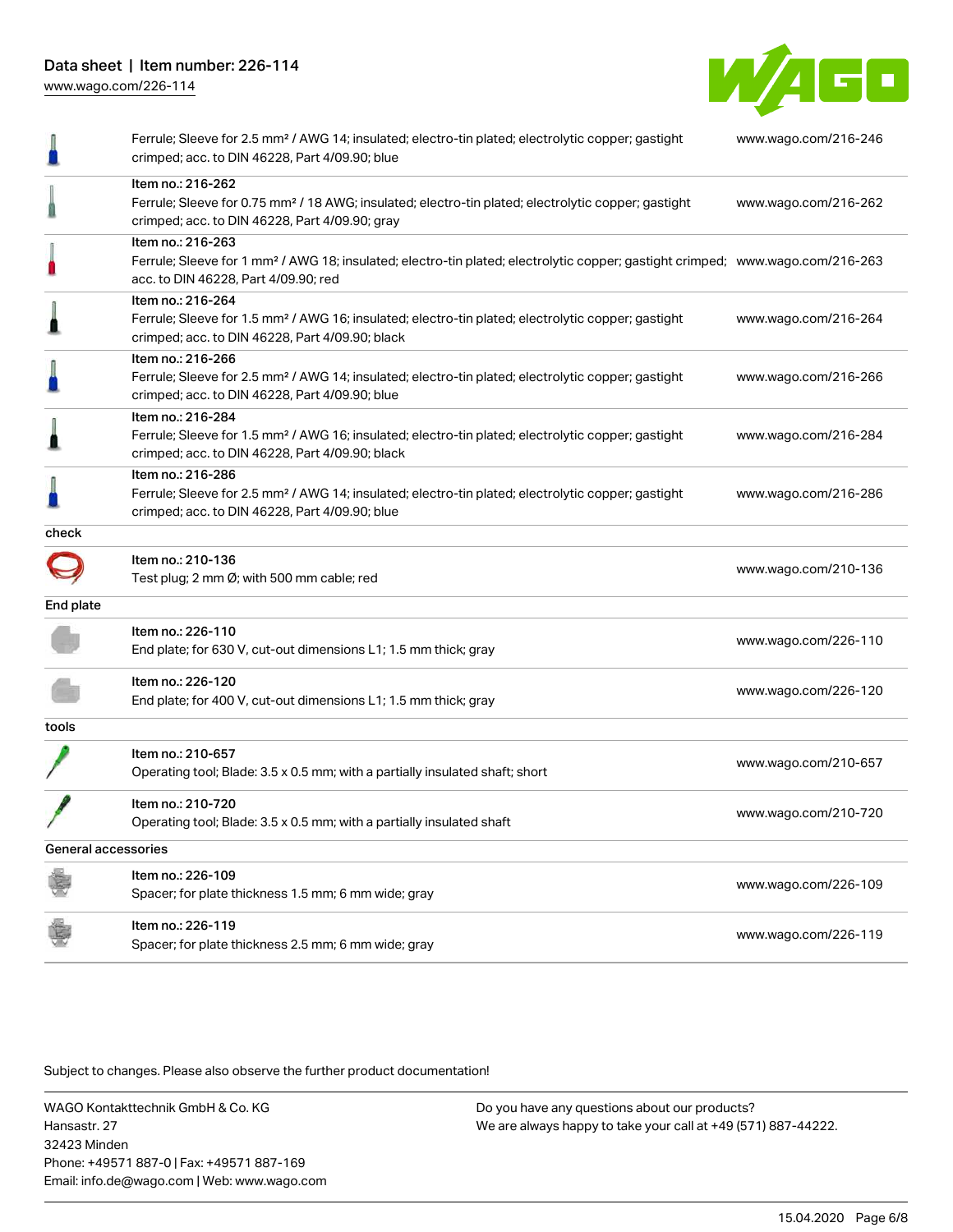

# Downloads Documentation

| <b>Additional Information</b><br>Technical explanations | Apr 3, 2019 | pdf<br>3.6 MB | Download |
|---------------------------------------------------------|-------------|---------------|----------|
| CAD/CAE-Data<br><b>CAE data</b>                         |             |               |          |
| EPLAN Data Portal 226-114                               |             | <b>URL</b>    | Download |
| WSCAD Universe 226-114                                  |             | <b>URL</b>    | Download |

# Installation Notes

# Installation



Snapping a 226 Series Feedthrough Terminal Block into the cutout.

Testing

Subject to changes. Please also observe the further product documentation!

WAGO Kontakttechnik GmbH & Co. KG Hansastr. 27 32423 Minden Phone: +49571 887-0 | Fax: +49571 887-169 Email: info.de@wago.com | Web: www.wago.com